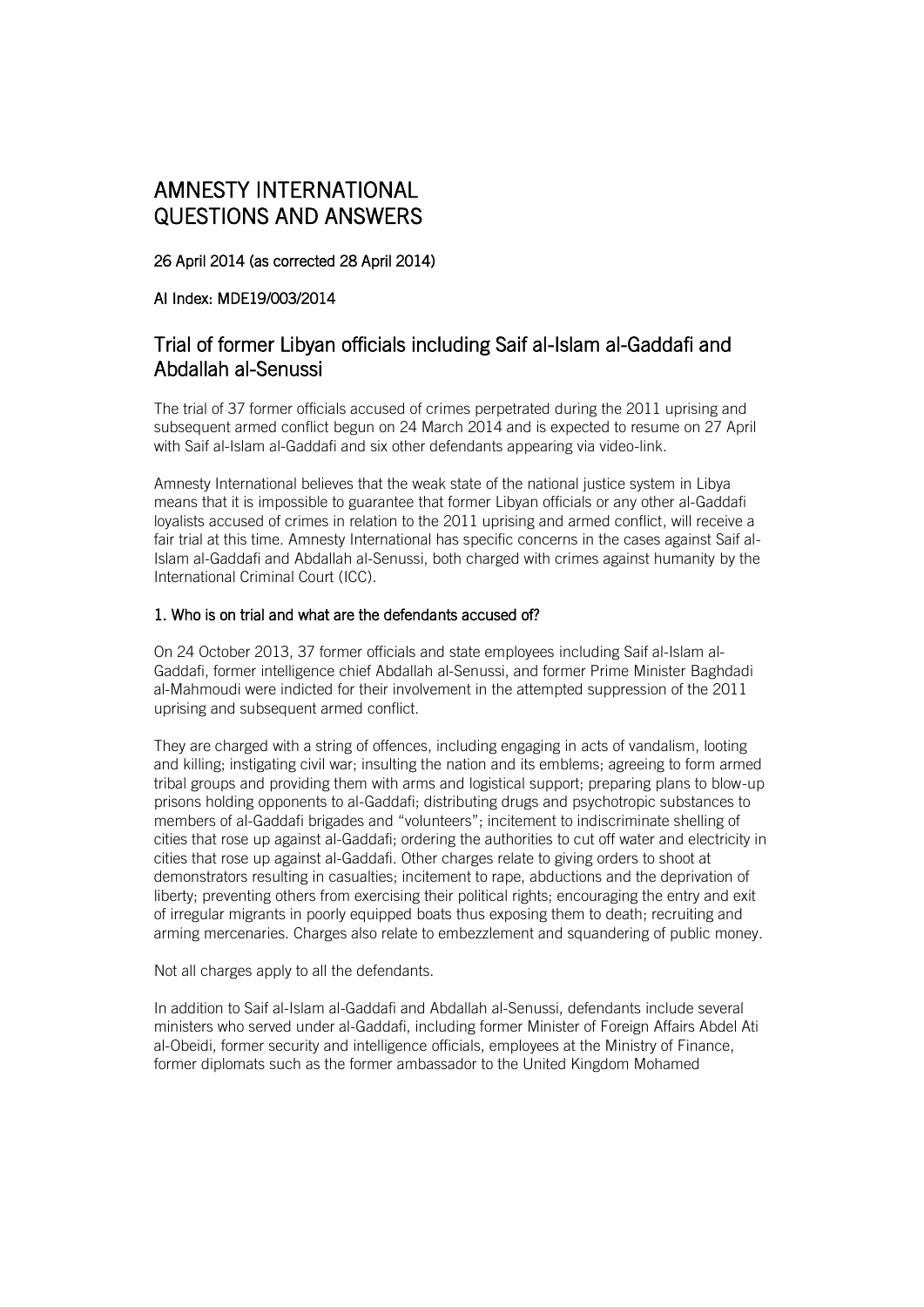Belqasem al-Zwai, the former Commander of the Coastguard and Port Security, the former Director of the Manmade River and others.

## **2. Proceedings against Saif al-Islam al-Gaddafi and Abdallah al-Senussi are currently taking place before the International Criminal Court (ICC). How does the commencement of this national trial affect the ICC's cases?**

The ICC has charged both Saif al-Islam al-Gaddafi and Abdallah al-Senussi with crimes against humanity. However, the Libyan government challenged the ICC's cases on the basis that it is willing and able to prosecute the cases genuinely before its national courts. To date, the ICC has rejected Libya's legal challenge in the case against Saif al-Islam al-Gaddafi recognizing that the Libyan government faces substantial difficulties in exercising fully its judicial powers across the entire territory. For a number of reasons, including the inability of the state to secure his transfer from militia to state custody and its inability to ensure his access to a lawyer, the Court considered the national legal system unable to ensure that he is prosecuted effectively, in accordance with the rights and protections of the Libyan national justice system. Libya is currently under a legal obligation to surrender him to the ICC.

Libya's application to prosecute Abdallah al-Senussi nationally was however granted by the ICC despite the fact that he does not have the assistance of a lawyer to represent him in Libya. Both decisions, in relation to Saif al-Islam al-Gaddafi and Abdallah al-Senussi are being appealed and decisions are pending before the ICC's Appeals Chamber.

Amnesty International deplores Libya's decision to proceed with the national cases against them, flouting its obligations to surrender Saif al-Islam al-Gaddafi to the ICC and prejudging the pending appeals in both cases. The ICC will ultimately decide whether the men can be prosecuted nationally or whether they must be surrendered to the Court.

Amnesty International considers that the ICC's cases should be allowed to proceed, while the Libyan authorities continue to rebuild the national justice system in order to, in future, investigate and prosecute crimes under international law committed by all sides during the conflict before Libyan courts.

# 2. The Libyan government asserts that it is capable of ensuring a fair trial for Saif al-Islam al-Gaddafi and Abdallah al-Senussi and other former officials. Is this enough?

Although Libya's stated commitment to hold fair trials is important, the government's assurances are not sufficient to address serious concerns that the security situation could undermine Libyan proceedings. In particular, threats against judges and lawyers, the continuing failure to respect their rights and other underlying problems with the national justice system. Amnesty International is also concerned about the adoption of some laws granting immunity from prosecution to "revolutionaries" for crimes committed during the conflict.

Despite some efforts, the Libyan authorities have been unable to end torture and other illtreatment, which remain widespread in both state prisons and detention facilities controlled by militias. The Judicial Police, which collapsed during the 2011 armed conflict, needs significant training and capacity-building. For the most part, it relies upon former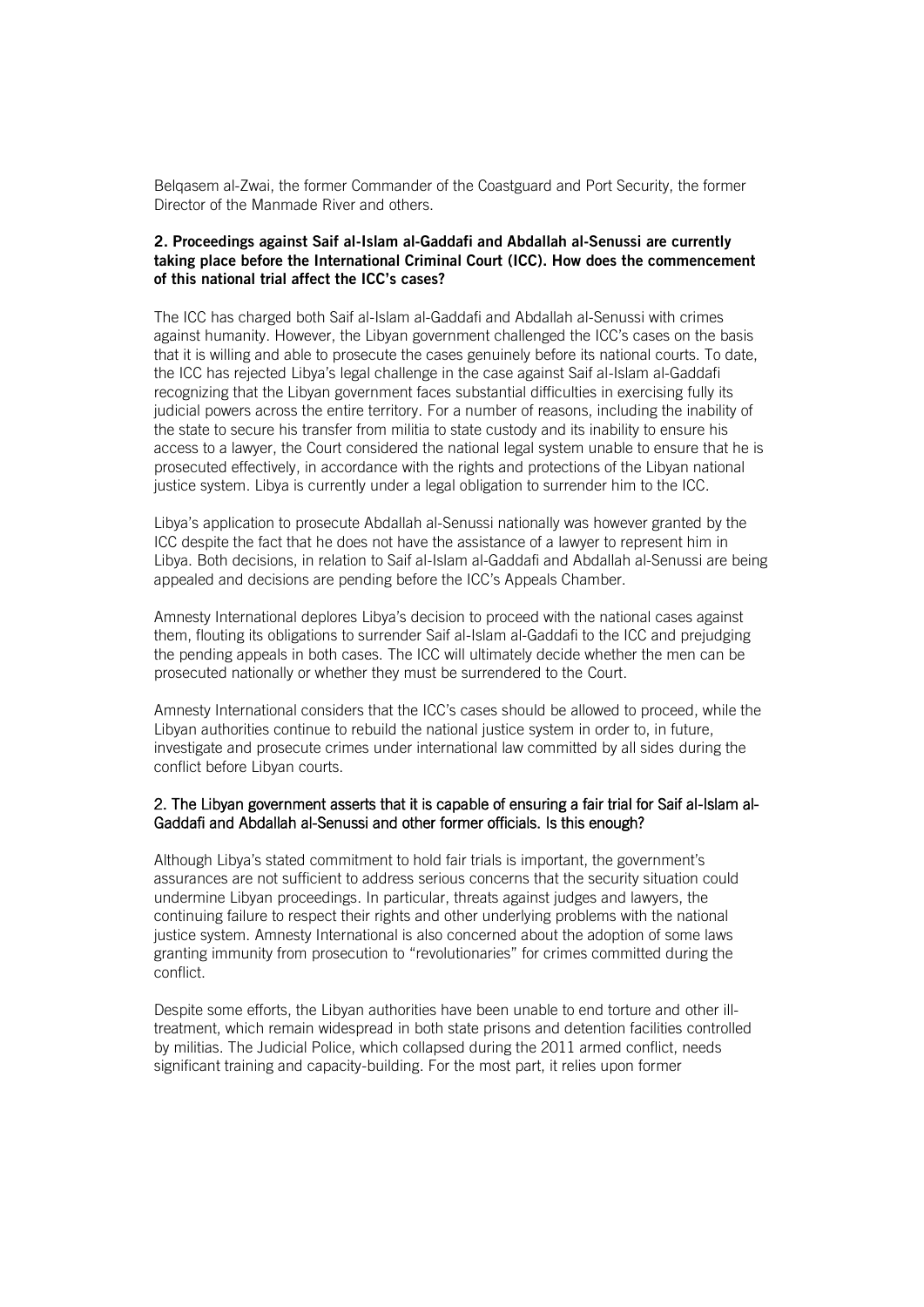revolutionaries who were integrated into the institution without systematic vetting to weed out perpetrators of human rights abuses.

# 3. What are Amnesty International's main concerns about the justice system in Libya?

Before the uprising that toppled Colonel Muammar al-Gaddafi in 2011, the national justice system in Libya had not functioned independently for decades. A parallel legal system functioned until 2005 to try individuals accused of "crimes against the state". Many were sentenced following grossly unfair trials. Gross human rights violations were committed in the 1980's and 1990's, including institutionalized torture and ill-treatment, enforced disappearances and extrajudicial executions. Rebuilding the Libyan justice system requires significant efforts and time. The United Nations Support Mission in Libya is providing important support to Libya to implement the rule of law. However, major challenges currently exist, exacerbated by the poor security situation, and until these have been rectified Amnesty International considers that it will not be possible for Libya to ensure fair trials for conflict related detainees, including these 37.

The precarious security situation in Libya continues to present a major obstacle to a functioning court system. Systems to protect judges, prosecutors, defence lawyers and witnesses are either non-existent or inadequate. Prosecutors and judges interviewed by Amnesty International in western Libya, where the majority of conflict-detainees are held, cited militias, the weakness of state institutions and a rise in criminality as a major threat to their work.

The authorities have not been able to disarm and demobilize heavily armed militias since they formed during the conflict. Nor have they been able to rebuild the national army and police. In the absence of law enforcement officials, lawlessness and criminality are rampant. In many areas of the country, the police are unable to implement arrest warrants out of fear of militias. Cases of arbitrary detention, abductions, enforced disappearance and assassinations continue to be reported. Militias have attacked and besieged state institutions on a number of occasions. State officials, including former Prime Minister Ali Zeidan, and foreign diplomats are among victims of recent abductions. In a situation where state officials are unable to protect themselves, it is unclear how they can protect witnesses, victims and the members of the judiciary.

Since the end of the 2011 armed conflict, at least eight judges have been assassinated by unknown assailants. Courts have been targeted with explosives in Derna, Benghazi and Sirte. The Minister of Justice acknowledged in a television show broadcast on 17 February 2014 that prosecutors in Benghazi are unable to conduct investigations as they are subjected to threats. While security challenges are more pronounced in the east of the country than in the west where the trial takes place, Amnesty International believes that poor security has an effect on the entire justice system rendering it dysfunctional. Attacks against judges in the east have had a chilling effect on all judges across the country. Those interviewed by Amnesty International said that all judges in Libya are targeted and that being a judge is "suicidal".

# 4. How is the security situation in Libya affecting the trial?

Amnesty International doubts that in such an environment judges can be truly independent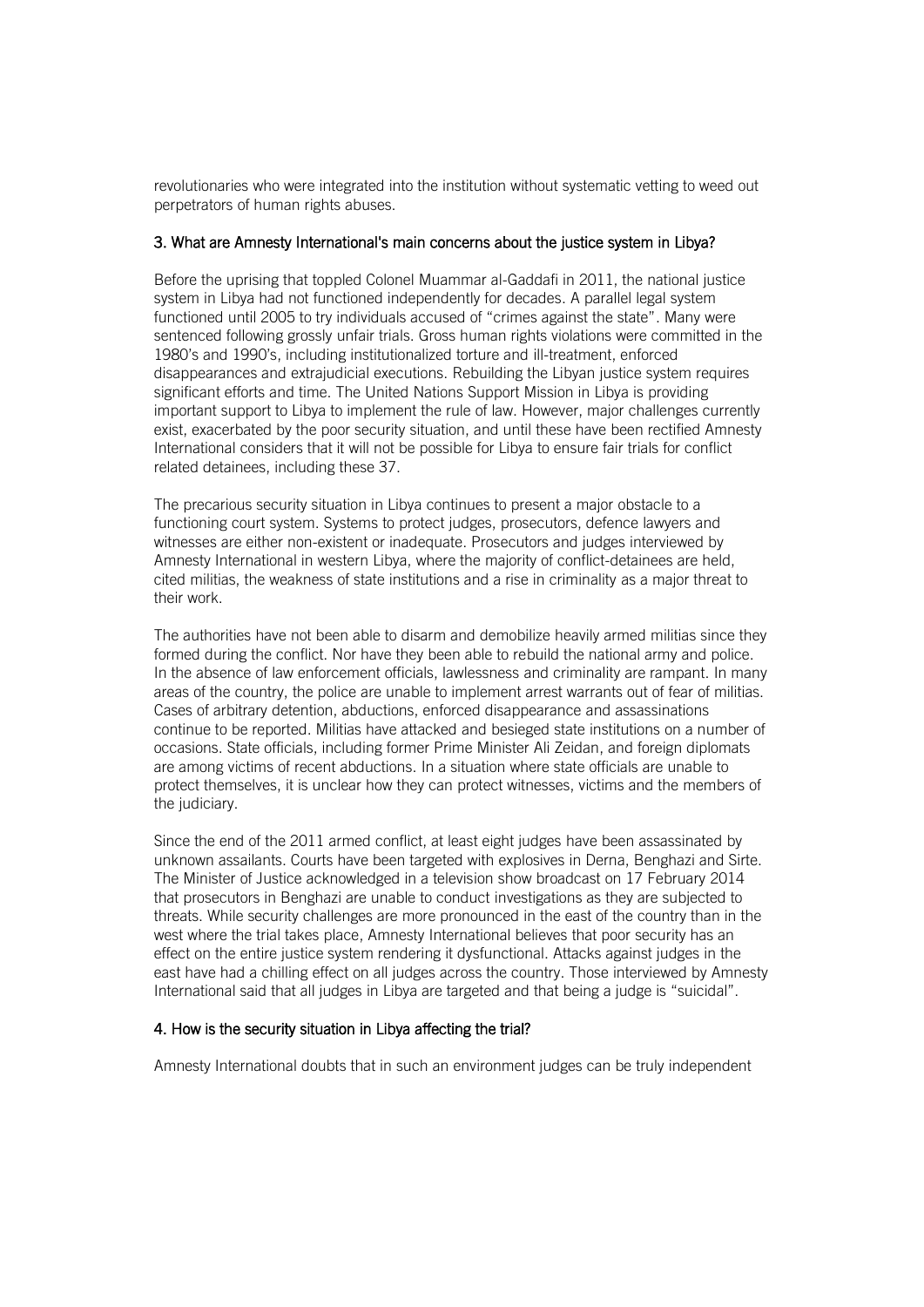and impartial and be seen as such. Judges in charge of examining cases during investigations told Amnesty International that they often feel compelled to extend preventative detention orders out of fear for their lives. They explained that they are unable to refer a case to trial for a lack of evidence, but do not order a release out of fear of public opinion or a violent reaction of armed groups. Amnesty International has documented cases where detainees were abducted, re-arrested or shot at following their release.

Judges and prosecutors have told Amnesty International that they have been threatened in cases against al-Gaddafi loyalists by families of victims or militias that demand harsh punishments and oppose releases. Judges and prosecutors also appear to receive threats in cases involving ordinary criminal offences unrelated to the conflict.

Plans to screen the judiciary to ensure that those appointed are individuals of integrity and ability, with appropriate qualifications, have yet to be implemented. Judges involved in arbitrary detention, unfair trials and other serious human rights violations may remain in office.

## 5. Are lawyers able to defend their clients under the current situation?

Lawyers of some of the defendants in this case told Amnesty International that the current environment does not allow for a fair trial. Some refused to speak to the organization out of fear for their own safety. Others told Amnesty International that they refrain from visiting their clients in prison because of the intimidation they face from the guards. During the first hearing in the pre-trial stage, lawyers were threatened and attacked by an angry crowd of victims' families. One lawyer was physically assaulted and as a result some lawyers refrained to attend a subsequent hearing. Since then the authorities have provided a bus for the transportation of lawyers to prison on trial dates, while the road leading to the compound is cut off during that time.

Despite the introduction of these security measures, lawyers interviewed by Amnesty International in April 2014 told the organization that they continue to feel scared.

## 6. Can what is happening in Libya be described as victors' justice?

A culture of victors' justice has been instituted by the adoption of a number of laws since the end of the conflict aiming at protecting the "17 February Revolution". Law 38 of 2012 grants immunity from prosecution to "revolutionaries" for civilian, military or security acts committed with the aim of "protecting the 17 February Revolution", but fails to specify, which acts fall under this provision. The same law gives "legal weight" to interrogations conducted by militias, legitimizing their actions of seizing, detaining and interrogating detainees outside the framework of the law and disregarding evidence of the widespread pattern of torture or other ill-treatment during interrogations. Since then, a law criminalizing torture was adopted, in a positive move. However, the new legislation fails to clearly state that no evidence obtained under torture or other ill-treatment can be admissible in any proceedings.

Law 38 allows for impunity by preventing the investigation and prosecution of members of the anti-Gaddafi forces suspected of committing serious crimes, including crimes under international law. It also creates a culture in which the presumption of innocence and the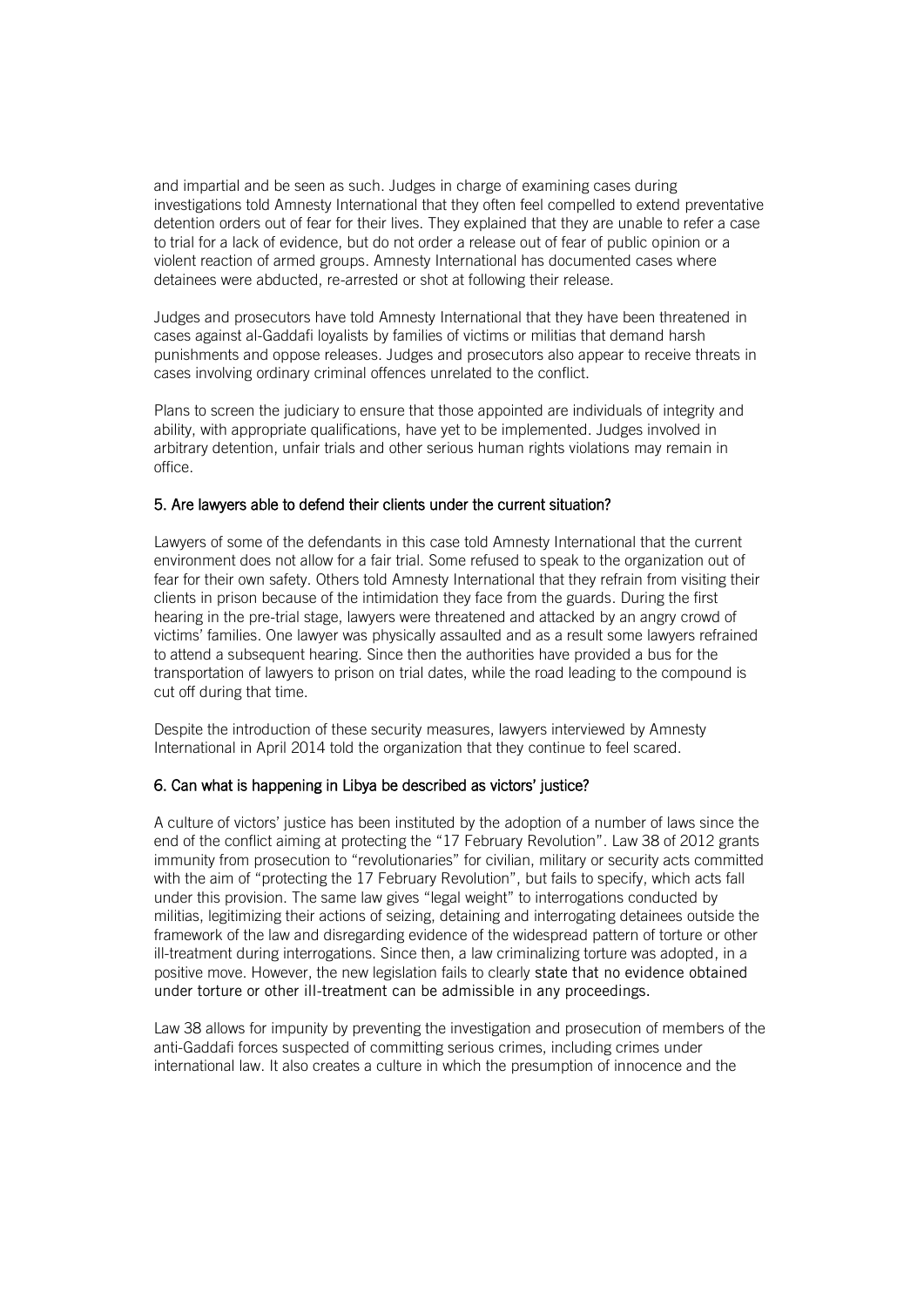right to equality before the law are threatened, by discriminating between perpetrators on the grounds of their affiliation. This is inconsistent with the obligation to administer justice impartially.

# 7. Are the defendants facing the death penalty?

Yes. All defendants were charged under articles of the Penal Code which prescribe the death penalty as maximum punishment. These include Articles 203 (on instigating civil war), 202 (on acts of vandalism, looting and killing) and 211 (on the formation of armed gangs to commit crimes).

There are no official statistics on the death penalty in Libya. Amnesty International is not aware of judicial executions since 2010, but at least 18 death sentences were handed down by civilian and military courts in 2013 in cases involving killings, and at least five in 2012. At least six death sentences were issued in 2013 against al-Gaddafi loyalists, including former Education Minister Ahmad Ibrahim, in proceedings that raised serious fair trial concerns; of those, four were sentenced *in absentia*. Ahmad Ibrahim, who was the first high-level official in Colonel al-Gaddafi's government to be sentenced to death, was denied private visits by his lawyer and was beaten when his lawyer attempted to visit him. The defence was allegedly forbidden to cross- examine witnesses. During the duration of the trial, Ahmad Ibrahim was held in a prison nominally under the Ministry of Justice, but in fact, controlled by a militia.

# 8. Why is Amnesty International concerned about the trial being held in al-Hadba prison?

The trial is held in a courtroom located at the compound of the al-Hadba Correction and Rehabilitation Institution in Tripoli, a high-security facility where the majority of high-profile detainees are being held. While the court falls under the authority of the Tripoli Court of Appeals, access to the compound is controlled by prison officials that appear to answer to the Ministry of Justice only nominally. Instead, in matters related to security, they appear to take orders from the Deputy Minister of Defence who is the prison's director. Amnesty International is concerned that holding a trial in a prison compound undermines the presumption of innocence, and creates an intimidating atmosphere, including for defence witnesses, which is not conducive to a fair trial. The holding of the trial in a prison compound may also hinder access by the defendants to their lawyers and may negatively impact on the principle of equality of arms, which means that the defence and the prosecutor should be given a reasonable possibility of putting forward their cases and neither side should be put at an unfair disadvantage.

Given the location of the court, there is a risk that prison guards, who are responsible for the security of the proceedings, will overhear the defendants' statements, exposing them to a risk of reprisals, and undermining their right to defence. Photos of the defendants and information about pre-trial proceedings at the Indictment Chamber were regularly disseminated on the Facebook page of the al-Hadba Correction and Rehabilitation Institution, further undermining the presumption of innocence. Some families of defendants told Amnesty International that they were stigmatised and harassed by the public following the release of the photos.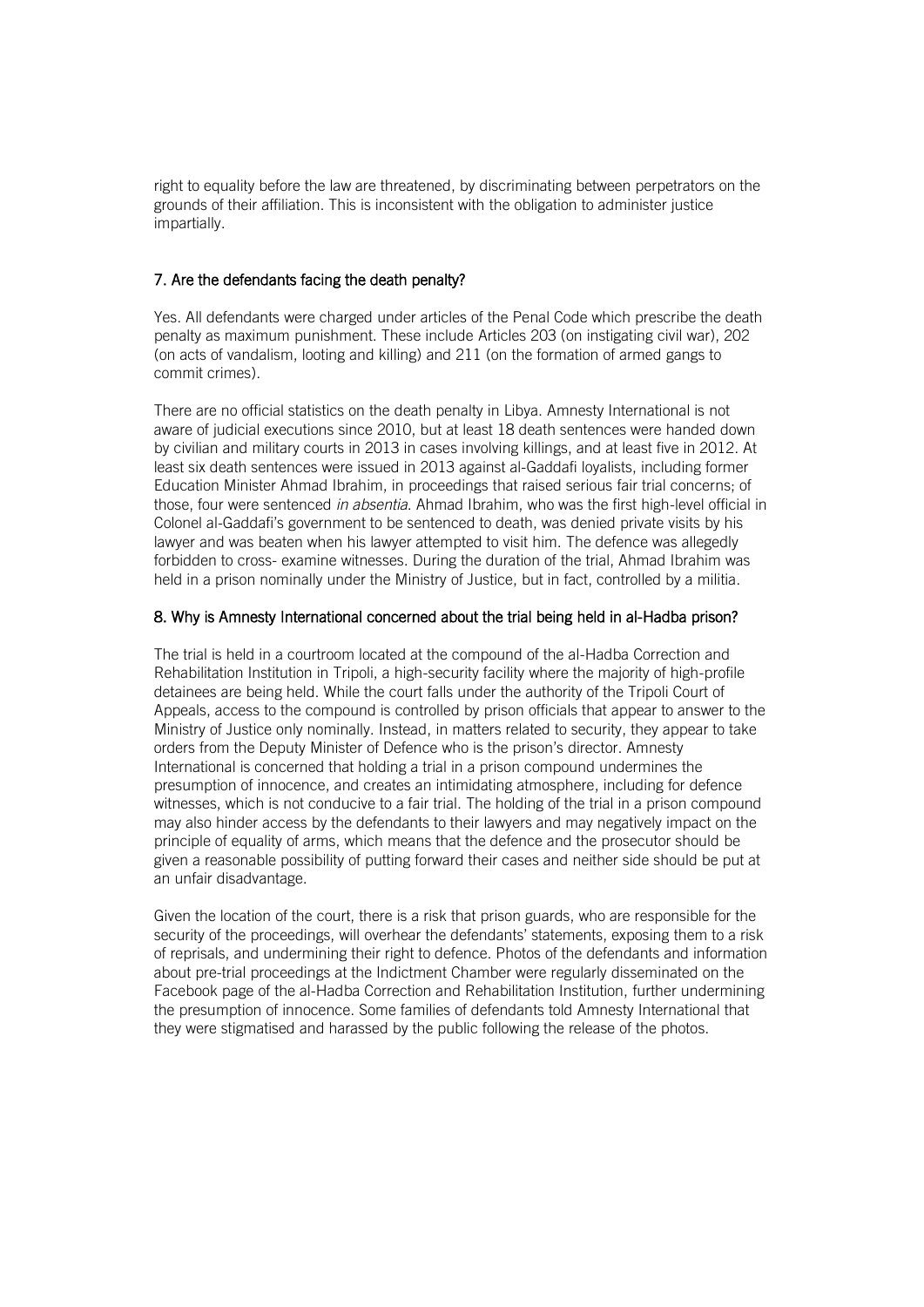# 9. Are the defendants' rights to due process being respected? What are Amnesty International's specific concerns in the case against Saif al-Islam and Abdallah al-Senussi?

The right to a fair trial includes various elements, which should be examined one by one.

# The right to adequate time and facilities to prepare a defence not upheld

Lawyers representing different defendants in the trial told Amnesty International that they did not have sufficient time to prepare the defence during the pre-trial proceedings and to review the evidence submitted by the prosecution, which consisted of some 4,000 pages of statements made by witnesses and defendants during 22 months of investigation in addition to approximately 40,000 documents.

In fact, some lawyers doubted that the judge himself had sufficient time to review the evidence prior to referring the case to trial. The case was referred to trial on 24 October 2013 at the third hearing of the Indictment Chamber, a little over a month after the pre-trial proceedings had started. The promptness of the referral may suggest that the judge was under public pressure.

Saif al-Islam al-Gaddafi did not attend any of the hearings of the Indictment Chamber in violation of his right to be present at his trial. Abdallah al-Senussi was present, but was not represented by a lawyer.

#### Lack of access to lawyers to prepare an effective defence

The right of detainees to access their lawyers and to be visited by them in custody is guaranteed both by international and Libyan law (Article 53 of Law No. 47 of 1975 on Prisons). In general, visits are authorized by the General Prosecution and by prison officials. However, lawyers interviewed by Amnesty International reported not visiting their clients regularly out of fear of reprisals from guards and other armed elements in the country.

Abdallah al-Senussi has not had access to a lawyer since he was detained in September 2012. This is because private lawyers are scared to represent him due to the role he is believed to have played in the killing of over 1,200 detainees held at the Abu Salim Prison in 1996. A separate investigation into the prison killings is taking place.

#### Absence of lawyers during interrogations

Amnesty International interviews have revealed that not all defendants were interrogated in the presence of their lawyer, a right guaranteed under Article 106 of the Code of Criminal Procedure. Amnesty International has evidence that Saif al-Islam al-Gaddafi, Abdallah al-Senussi, Mansour Daw, Mohamed Belqasem al-Zwai, Abdel Ati Obeidi, Radwan al-Hadi Hammali, a Colonel with the Military Intelligence, were all interrogated without the presence of a lawyer. Other defendants may also have been interrogated in the absence of lawyers. The presence of lawyers during interrogations is an element of fair trial and a safeguard against torture.

## Contact with the outside world restricted

Maintaining regular contact with the outside world, including with lawyers, family, doctors and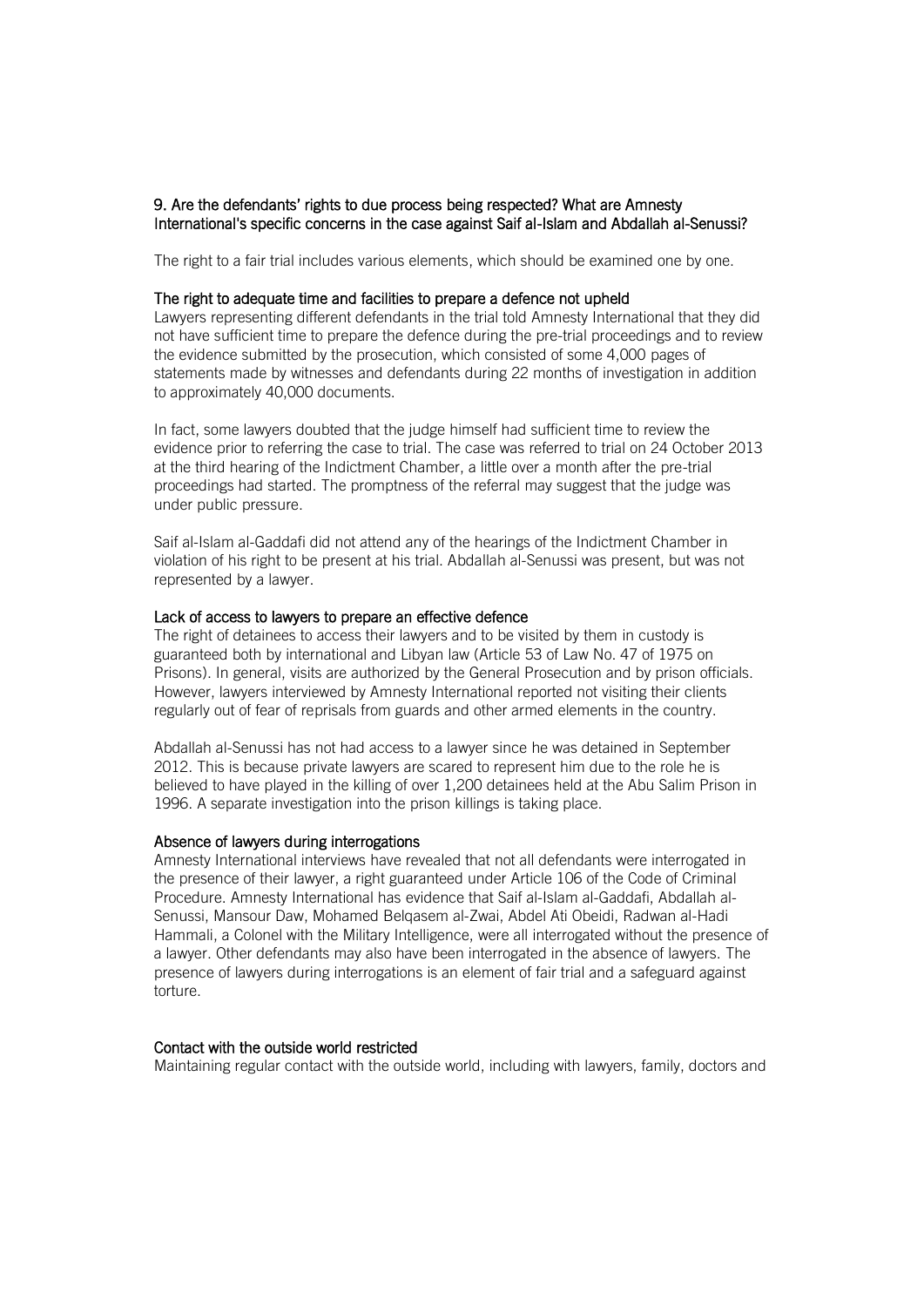a judicial official, constitutes an important element of fair trial rights and provides vital protection against torture and other ill-treatment. Detainees held in al-Hadba Prison are authorized two phone calls and one family visit a month. They also have access to a doctor. In some cases, defendants have not been referred for medical examination despite requests from the defence. Lawyers are in principle allowed to visit in private upon authorization from the prosecution, but in practice, some refrain from visiting out of fear.

When Amnesty International met with Abdallah al-Senussi on 12 September 2013, he had only been granted two family visits since he was extradited from Mauritania in September 2012. Since then, he was allowed to contact his family via videoconference in January 2014. Abdallah al-Senussi's family alleged that al-Hadba Prison officials refused to implement visit permits granted by the General Prosecution. Officials at al-Hadba Prison told Amnesty International that Abdallah al-Senussi's contact with the outside world was restricted for security reasons. Abdallah al-Senussi was held in solitary confinement at different periods of his detention in al-Hadba Prison.

Other defendants have been held in solitary confinement in al-Hadba Prison at different stages of the pre-trial phase for periods ranging between four and six weeks.

Saif al-Islam al-Gaddafi has been held in isolation in a secret location since his capture in November 2011. He has not had contact with members of his family either by telephone or through direct visits. The militia holding Saif al-Islam says that he is regularly seen by a doctor, which was also confirmed by the detainee, when Amnesty International visited him in September 2013. Visits to Saif al-Islam al-Gaddafi by organizations must be granted by both the General Prosecution and the brigade holding him. Currently, no independent organization visits Saif al-Islam al-Gaddafi regularly, and he can be held for months without contact with the outside world.

# 10. How are detention conditions affecting the defendants' fair trial rights? Does the court have authority over all the defendants?

Under international law, fair trial guarantees must be upheld from the moment an investigation is initiated against the accused. Where pre-trial detention is necessary, defendants must be held in conditions where they have access to confidential communications with their legal counsel, facilities to prepare a defence, and a regular review of whether their detention remains necessary.

The 37 defendants standing trial are held in four different detention facilities, with varying degrees of state oversight and militia involvement.

# *a) Is Saif al-Islam al-Gaddafi held lawfully by the Abu Baker al-Siddiq Brigade in Zintan?*

No. Saif al-Islam has been held in a secret location in Zintan from the day he was captured by the Abu Baker al-Siddiq Brigade on 19 November 2011. He has remained under the authority of the brigade, which refuses to hand him over into government custody in Tripoli. He is held in an undisclosed facility in violation of Article 31 of the Code of Criminal Procedure, which states that no one can be held in "detention except in prisons designed for that purpose". Although the Libyan authorities assert that he is under the authority of the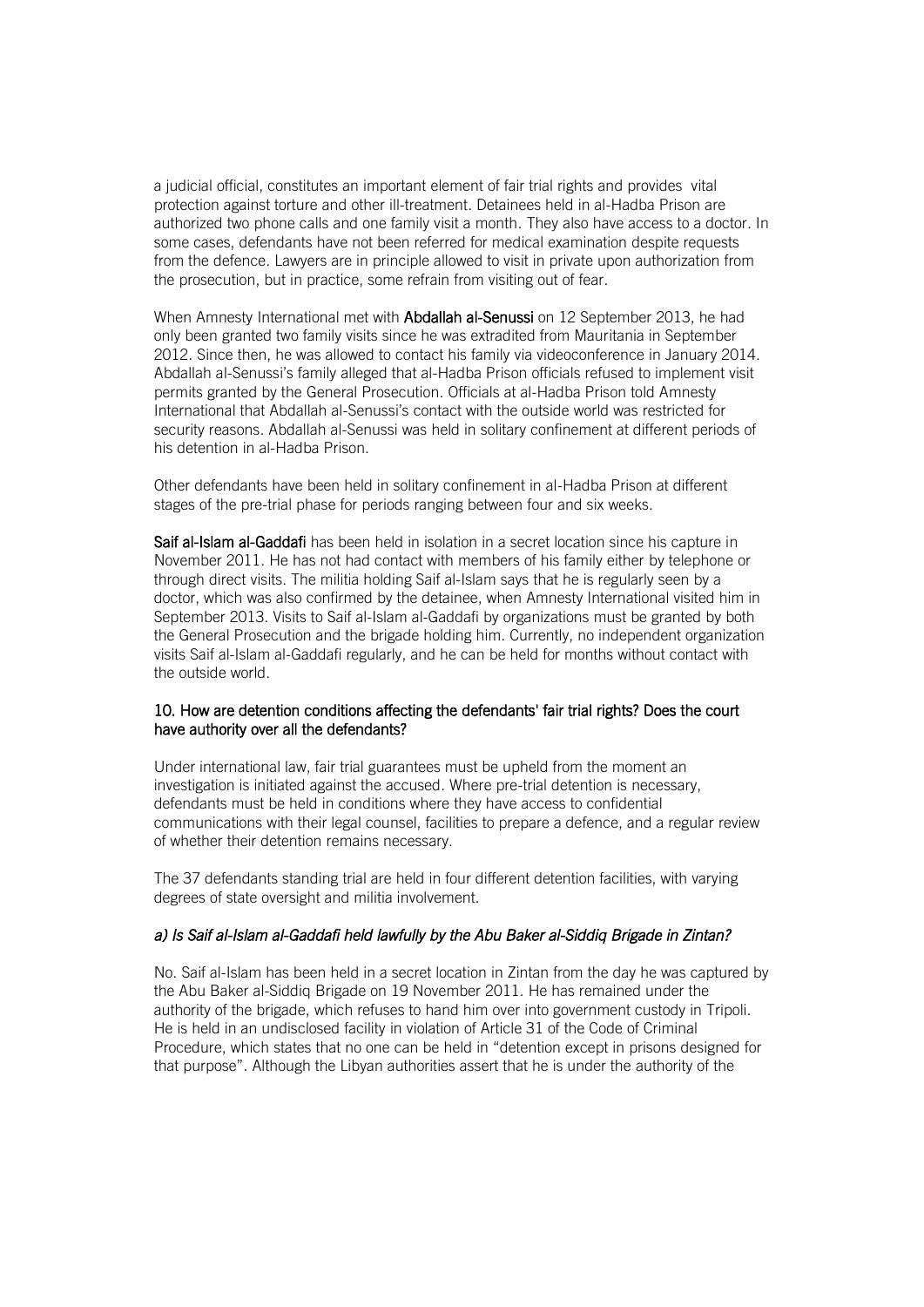General Prosecution and have at times said that he is in the custody of the Judicial Police, Amnesty International did not see any judicial police officers during its visit in September 2013. The organization visited him in a trailer at the militia compound.

# *b) Where are the other defendants held?*

## *Al-Hadba Correction and Rehabilitation Institution in Tripoli*

Most of the defendants are held in the al-Hadba Correction and Rehabilitation Institution in Tripoli, a prison under the nominal authority of the Ministry of Justice. Although the prison administration includes some trained Judicial Police officers, the facility is controlled by former members of anti-Gaddafi armed groups, some of whom had been unlawfully rendered to Libya by the USA and subsequently held in Abu Salim Prison, Equally, many prison guards are former members of militias who were integrated into the Judicial Police without systematic vetting and adequate training. Amnesty International's concerns are compounded by the fact that the current prison director holds also the position of Deputy Minister of Defence, which blurs the chain of command, a double hat justified by security reasons. While the organization acknowledges security concerns, the practical effect of such an arrangement is that the Judicial Police does not have full authority over the prison.

Visits to the prison by Libyan and international organizations are difficult to organize, and require permits from the General Prosecution, which are granted on a case-by-case basis only. Amnesty International has received a number of allegations of torture and ill-treatment against detainees held in al-Hadba prison, but has not been able to verify them independently.

# *Al-Jawiyya Correction and Rehabilitation Institution in Misratah*

Four defendants are currently held in the al-Jawiyya College Correction and Rehabilitation Institution in Misratah. The prison was inaugurated on 14 August 2013 by the Ministry of Justice as part of a plan to improve conditions of conflict detainees held in Misratah since 2011. It is currently run by the Judicial Police and is open to visits by independent organizations with permits from the Ministry of Justice. Amnesty International visited the prison shortly after its inauguration on 2 September 2013, and was able to interview detainees in private. At the time, the prison director told the organization that he was facing difficulties in selecting trained officers and guards.

## *Sikkt Prison under Ministry of Defence in Misratah*

According to the prosecution, two defendants are held in Sikkt Prison, which falls under the authority of the Military Police. Amnesty International received full access to the prison on 3 September 2013 and was able to conduct interviews with detainees in private.

# 11. On 14 April, the court authorized that six detainees held in Misratah and Saif al-Islam al-Gaddafi held in Zintan be tried via videolink. What is Amnesty International's position?

On 23 March, the General National Congress (GNC) adopted amendments to articles 241 and 243 of the Code of Criminal Procedure regulating the right to public hearings and the defendant's presence in court. Under the amendments, the court may use modern means of communication to connect the defendant to the courtroom whenever there is concern for his safety or fear that he may escape.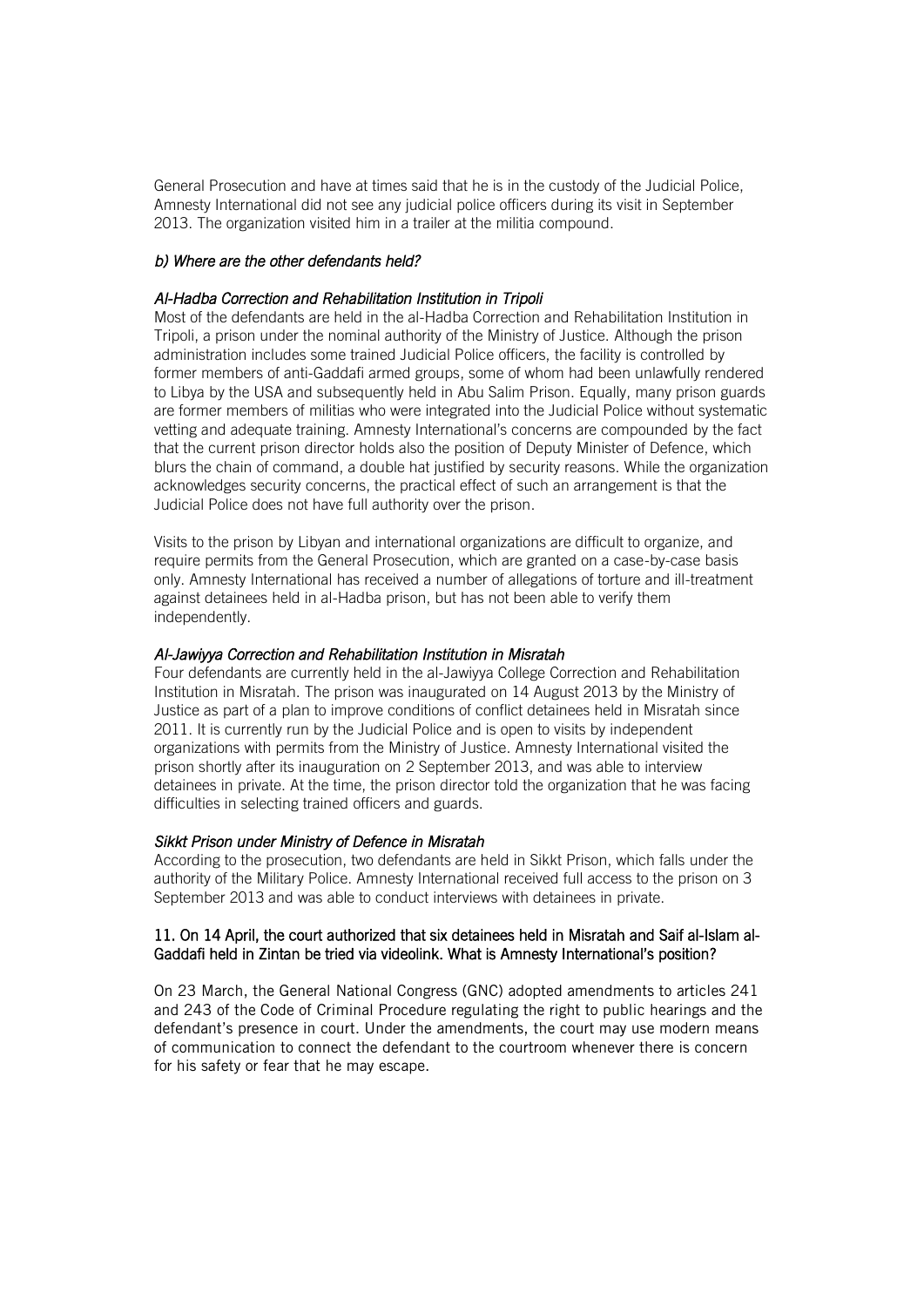Amnesty International believes that the trial by video link will infringe all the seven defendants' rights to a fair trial, including their right to be present at their own trial. The impact on Saif al-Islam's case is of particular concern as he remains held in a secret location in Zintan by a militia that has repeatedly refused to hand him over to state custody in Tripoli. In certain circumstances, including under the ICC rules of procedure, parts of a trial may be conducted by video link. While this should be the exception, such provisions may be permissible for example for security reasons at the defendant's request, or where the accused has made it impossible to continue with a trial in his presence. However, where the accused is in unofficial custody and the court cannot enforce its authority over him, as is the case with Saif al-Islam al-Gaddafi, presence by video link is merely providing an illusion of legality. Amnesty International believes that a hearing via video-link would not be indicative of Saif al-Islam al-Gaddafi's overall treatment in detention and during his transfer to and from the court. A trial under such circumstances could also impede his communication with his lawyer and affect his ability to prepare and present an effective defence.

## 12. Will Saadi al-Gaddafi and Abdallah Mansour stand trial together with the 37 defendants? Is Amnesty International concerned about their right to fair trial?

Saadi al-Gaddafi, one of Colonel Muammar al-Gaddafi's son, was extradited from Niger on 6 March in circumstances that have yet to be clarified by the Niger authorities. His extradition followed that of Abdallah Mansour, a former Intelligence official under al-Gaddafi, on 15 February 2014. Both are currently held under investigation in al-Hadba Correction and Rehabilitation Institution in Tripoli. Following their extradition, officials at the General Prosecution announced that both Abdallah Mansour and Saadi al-Gaddafi could be tried together with the other 37 defendants as soon as their investigation is over.

On 28 March, the Libyan authorities aired a video of Saadi al-Gaddafi in which he apologized to the Libyan people for disturbing the security and stability of Libya. The video was released in response to rumours circulated that he had been tortured. The video was apparently taken in al-Hadba al-Khadra Prison where Saadi al-Gaddafi is being held according to the Libyan authorities. In the video, Saadi al-Gaddafi denies any allegations of torture and says that he is treated well. However, Amnesty International is concerned that, at the time the video was aired, Saadi al-Gaddafi was being interrogated without access to a lawyer or family visits. On 14 March, Amnesty International sent a request to the General Prosecution to visit Saadi al-Gaddafi in al-Hadba Prison. The request was granted on 25 March. However two days later a prison official told the organization that security clearance was required from the Deputy Minister of Defence before the visit could take place. He then told Amnesty International that a visit in private would not be allowed until the end of the investigation, and that the organization would not be able to speak to Saadi al-Gaddafi about the details of his case or access to legal counsel. The prison official also said that Saadi al-Gaddafi would be allowed to communicate with his family via telephone. The date of the visit has yet to be set.

On 27 March, Abdallah Mansour was granted a visit with a member of his family via video conference. At the time, he had not had been granted access to a lawyer.

## 13. Why is Amnesty International holding Libya to such a high standard at a time when it is emerging from a civil conflict and decades of ruthless repression?